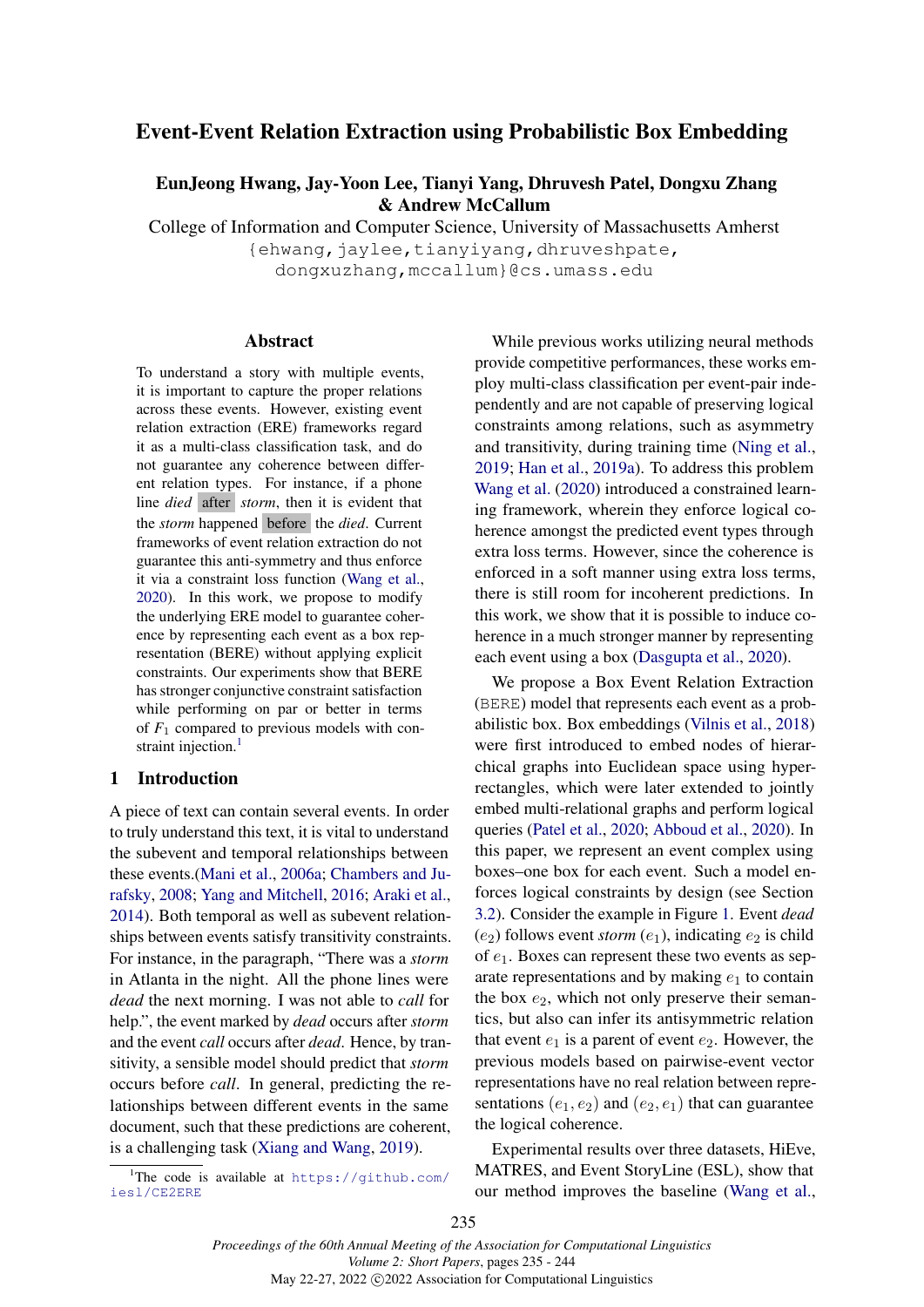[2020\)](#page-6-0) by 6.8 and 4.2  $F_1$  points on single task and by 0.95 and 3.29  $F_1$  points on joint task over symmetrical dataset. Furthermore, our BERE model decreases conjunctive constraint violation rate by 85∼88% on a single-task models compared to plain vector model, and by 38% on joint-task model compared to constraint-injected vector model. We show that handling antisymmetric constraints, that exist among different relations, can satisfy the interwined conjunctive constraints and encourage the model towards a coherent output across temporal and subevent tasks.

## 2 Background

Task description Given a document consisting of multiple events  $e_1, e_2, \ldots, e_n$ , we wish to predict the relationship between each event pair  $(e_i, e_j)$ . We denote by  $r(e_i, e_j)$  the relation between event pair  $(e_i, e_j)$ . Its values are defined in the label space {PARENT-CHILD, CHILD-PARENT, COREF, NOREL} for subevent relationship (HiEve) and {BEFORE, AFTER, EQUAL, VAGUE} for temporal relationship (MATRES).<sup>[2](#page-1-0)</sup> Both subevent and temporal relationships have four similar-category relationship labels where the first two labels, (PARENT-CHILD,CHILD-PARENT) and (BEFORE, AFTER) hold reciprocal relationship, the third label (COREF and EQUAL) occurs when it is hard to tell which of the first two labels that event pair should be classified to. Lastly, the last label (NOREL and VAGUE) represents a case when an event pair is not related at all.

**Box embeddings** A box  $b = \prod_{i=1}^{d} [b_{m,i}, b_{M,i}]$ such that  $b \subseteq R^d$  is characterized by its min and max endpoints  $b_m, b_M \in \mathbb{R}^d$ , with  $b_{m,i} < b_{M,i} \ \forall i$ . In the probabilistic gumbel box, these min and max points are taken to be independent gumbel-max and gumbel-min random variables, respectively. As shown in [Dasgupta et al.](#page-5-5)  $(2020)$ , if b and c are two such gumbel boxes then their volume and intersection is given as:

$$
\text{Vol}(b) = \prod_{i=1}^{d} \log \left( 1 + \exp \left( \frac{b_{M,i} - b_{m,i}}{\beta} - 2\gamma \right) \right)
$$

$$
b \cap c = \prod_{i=1}^{d} \left[ l(b_{m,i}, c_{m,i}; \beta), l(b_{M,i}, c_{M,i}; -\beta) \right],
$$

where  $l(x, y; \beta) = \beta \log(e^{\frac{x}{\beta}} + e^{\frac{y}{\beta}}), \beta$  is the temperature, which is a hyperparameter, and  $\gamma$  is the Euler-Mascheroni constant.[3](#page-1-1)

 $e_i$ 

Logical constraints We define symmetry and conjunction constraints of relations. Symmetry constraints indicate the event pair with flipping orders will have the reversed relation. For example, if  $r(e_i, e_j)$  = PARENT-CHILD (BEFORE), then  $\tilde{r}(e_i, e_i)$  = CHILD-PARENT (AFTER). Given any two events,  $e_i$  and  $e_j$ , the symmetry consistency is defined as follows:

$$
\bigwedge_{e_j \in \mathcal{E}, r \in \mathcal{R}_{\mathcal{S}}} r(e_i, e_j) \leftrightarrow \tilde{r}(e_j, e_i) \tag{1}
$$

where r is the relation between events, the  $\mathcal E$  is the set of all possible events and the  $\mathcal{R}_\mathcal{S}$  is the set of relations, in which symmetry constraints hold.

Conjunctive constraints refer to the constraints that exist in the relations among any event triplet. The conjunctive constraint rules indicate that given any three event pairs,  $(e_i, e_j)$ ,  $(e_j, e_k)$ , and  $(e_i, e_k)$ , then the relation of  $(e_i, e_k)$  has to fall into the conjunction set specified based on  $(e_i, e_j)$  and  $(e_j, e_k)$ pairs (see Appendix Table [6\)](#page-8-0). The conjunctive consistency can be defined as:

$$
\bigwedge_{e_i, e_j, e_k \in \mathcal{E}} r_1(e_i, e_j) \land r_2(e_j, e_k) \to r_3(e_i, e_k)
$$
  
\n
$$
r_1, r_2 \in \mathcal{R}, r_3 \in \mathcal{D}(r_1, r_2)
$$
  
\n
$$
\bigwedge_{e_i, e_j, e_k \in \mathcal{E}} r_1(e_i, e_j) \land r_2(e_j, e_k) \to \neg r'_3(e_i, e_k)
$$
  
\n
$$
r_1, r_2 \in \mathcal{R}, r'_3 \notin \mathcal{D}(r_1, r_2)
$$

where the  $\mathcal E$  is the set of all possible events,  $r_1$  and  $r<sub>2</sub>$  are any possible relations exist in the set of all relations  $\mathcal{R}$ ,  $r_3$  is the relation, which is specified by  $r_1$  and  $r_2$  based on conjunctive induction table, and  $D$  is the set of all possible relations, in which  $r_1$ and  $r_2$  have no conflicts in between. The full explanation on symmetry and conjunction consistency can be found in [Wang et al.](#page-6-0) [\(2020\)](#page-6-0).

### 3 **BERE** model

In this section, we present the proposed box model BERE for event-event relation extraction. As depicted in Figure [1,](#page-2-1) the proposed model encodes each event  $e_i$  as a box  $b_i$  in  $\mathbb{R}^d$  based on  $e_i$ 's contextualized vector representation  $h_i$ . As de-scribed in [§3.1,](#page-2-3) the relation between  $(e_i, e_j)$  is then predicted using conditional probability scores  $P(b_i|b_j) = \text{Vol}(b_i \cap b_j) / \text{Vol}(b_j), P(b_j|b_i) =$ Vol $(b_i \cap b_j)$ /Vol $(b_i)$  defined on box space. Lastly, [§3.2](#page-2-0) describes loss function used to learn the parameters of the model.

<span id="page-1-0"></span><sup>&</sup>lt;sup>2</sup>See Experimental Setup [4.1](#page-2-2) for the detailed information of HiEve and Matres.

<span id="page-1-1"></span><sup>3</sup>[https://en.wikipedia.org/wiki/Euler%](https://en.wikipedia.org/wiki/Euler%27s_constant) [27s\\_constant](https://en.wikipedia.org/wiki/Euler%27s_constant)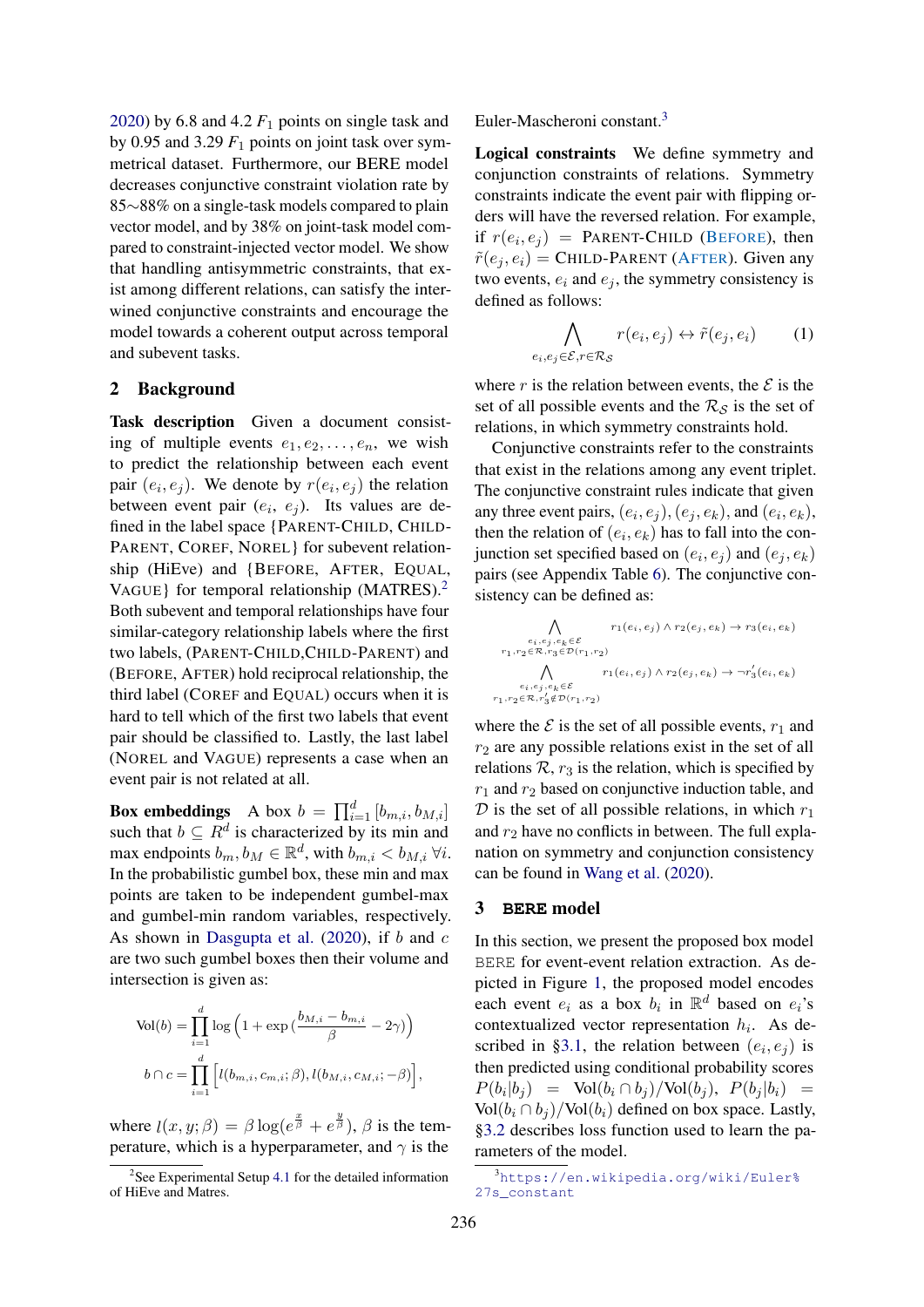<span id="page-2-1"></span>

Figure 1: (A) BOX model architecture. (B) Mapping from box positions to event relations with classification rule below. (C) An example shows the fundamental difference between VECTOR and BOX model: BOX model will map events into consistent box representations regardless of the order; VECTOR model treats both cases separately and may not persist logical consistency.

#### <span id="page-2-3"></span>3.1 Inference rule on conditional probability

Notice that given two boxes  $b_i$  and  $b_j$ , a higher value of  $P(b_i|b_j)$  (resp.  $P(b_j|b_i)$ ) implies that box  $b_i$  is contained in  $b_i$  (resp.  $b_i$  contained in  $b_i$ ). Moreover, other than complete containment in either direction, there are other two prominent configurations possible, i.e. one where  $b_i$ ,  $b_j$  overlap but none contains the other, and the one where  $b_i$ ,  $b_j$  do not overlap. It is possible to capture all four configurations by comparing the values of  $P(b_i|b_j)$  and  $P(b_j|b_i)$  with a threshold  $\delta$ . Figure [1\(](#page-2-1)B) states our classification rule formulated based on this observation. With this formulation we have the desired symmetry constraint, i.e.,  $r(e_i, e_j)$  = PARENT-CHILD  $\iff$   $r(e_j, e_i)$  = CHILD-PARENT, satisfied by design.

### <span id="page-2-0"></span>3.2 Loss functions for training

**BCE loss** As we require two dimensions of scalar  $P(b_i|b_j)$  and  $P(b_j|b_i)$  to classify  $r(e_i, e_j)$ , and for ease of notation, we define our label space with 2-dimensional binary variable  $y^{(i,j)}$  as shown in Figur[e1\(](#page-2-1)b). Where  $y_0^{(i,j)} = I(P(b_i|b_j) \ge \delta)$  and  $y_1^{(i,j)} = I(P(b_j|b_i) \ge \delta)$  where  $I(\cdot)$  stands for indicator function. Now given batch  $B$ , BCE loss  $(L_1)$  is defined as:

$$
-\sum_{(i,j)\in B} y_0^{(i,j)} \ln P(b_i|b_j) + (1 - y_0^{(i,j)}) \ln (1 - P(b_i|b_j))
$$
  
+  $y_1^{(i,j)} \ln P(b_j|b_i) + (1 - y_1^{(i,j)}) \ln (1 - P(b_j|b_i)).$ 

Pairwise loss Motivated from previous papers using pairwise features to characterize relations, we also incorporate a pairwise box into our learning objective, and only in learning time, to encourage relevant boxes to be concentrated together. For the event-pair representation, two contextualized event embeddings  $(h_i, h_j)$  are combined as  $[h_i, h_j, h_i \odot h_j]$  where  $\odot$  represents elementwise multiplication. Then, a multi-layer perceptron (MLP) is used to transform pairwise vectors to box representations  $b_{ij}$ . The pairwise features we use here are similar to [\(Zhou et al.,](#page-6-4) [2020\)](#page-6-4) except that we do not use subtraction in order to preserve symmetry between pairwise features of  $(e_i, e_j)$  and  $(e_i, e_i)$ , i.e.  $b_{ij} = b_{ji}$ . For two related events, we enforce the intersection of corresponding boxes  $b_i \cap b_j$  to be inside the pairwise box. For irrelevant event pairs such as having NOREL or VAGUE, their intersection and pairwise boxes are forced to be disjoint. The pairwise loss  $L_2$  is defined as:

$$
-\sum_{i,j\in R^+}\log P(b_i\cap b_j|b_{ij})-\sum_{i,j\in R^-}\log\left(1-P(b_i\cap b_j|b_{ij})\right)
$$

where  $R^-$  is a set of irrelevant relations, such as NOREL and VAGUE, and  $R^+$  stands for complement set of  $R^-$ , i.e. all the set of relations that indicates two events have some relation.

In the remainder of the paper, BERE refers to a model trained with loss  $L_1$  and BERE-p refers to a model trained with two losses  $L_1, L_2$  combined.

#### 4 Experiments

In this section, we describe datasets, baseline methods, and evaluation metrics. Lastly, we provide experimental results and a detailed analysis of logical consistency.

#### <span id="page-2-2"></span>4.1 Experimental Setup

Datasets Experiments are conducted over three asymmetrical event relation extraction corpus,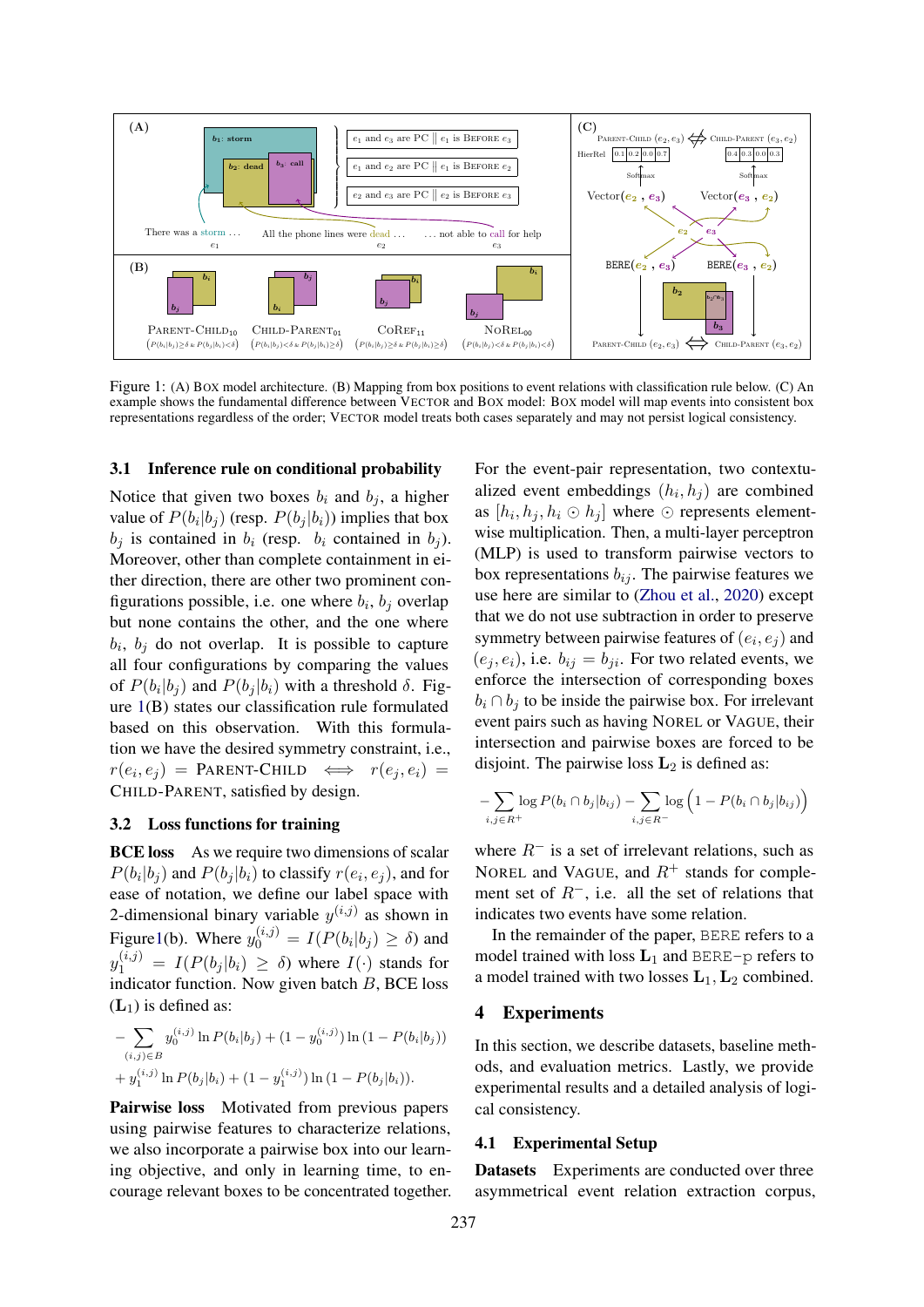<span id="page-3-0"></span>Table 1: An overview of dataset statistics.

|             | <b>HiEve</b>                       | <b>MATRES</b> | <b>ESL</b>      |  |  |  |  |  |  |
|-------------|------------------------------------|---------------|-----------------|--|--|--|--|--|--|
|             | # of Documents                     |               |                 |  |  |  |  |  |  |
| Train       | 80                                 | 183           | 155             |  |  |  |  |  |  |
| Dev         |                                    | 72            | $\overline{51}$ |  |  |  |  |  |  |
| <b>Test</b> | 20                                 | 20            | 52              |  |  |  |  |  |  |
|             |                                    | # of Pairs    |                 |  |  |  |  |  |  |
| Train       | 35001                              | 6332          | 2238            |  |  |  |  |  |  |
| <b>Test</b> | 7093                               | 827           | 619             |  |  |  |  |  |  |
|             | # of Pairs for Symmetrical Dataset |               |                 |  |  |  |  |  |  |
| <b>Test</b> | 8693                               | 1493          | 1222            |  |  |  |  |  |  |

<span id="page-3-1"></span>Table 2: Mapped relation labels from ESL to HiEve

| Original labels in ESL | Mapped Labels       |
|------------------------|---------------------|
| <b>RISING ACTION</b>   |                     |
| <b>CONTAINS</b>        |                     |
| <b>BEFORE</b>          | PARENT-CHILD        |
| <b>PRECONDITION</b>    |                     |
| <b>ENDED ON</b>        |                     |
| <b>FALLING ACTION</b>  |                     |
| <b>AFTER</b>           | <b>CHILD-PARENT</b> |
| <b>BEGUN ON</b>        |                     |
| <b>CAUSE</b>           |                     |
| <b>OVERLAP</b>         | NOREL               |

HiEve [\(Glavaš and Šnajder,](#page-5-7) [2014\)](#page-5-7), MATRES [\(Ning](#page-5-8) [et al.,](#page-5-8) [2018\)](#page-5-8), and Event StoryLine (ESL) [\(Caselli](#page-5-9) [and Vossen,](#page-5-9) [2017\)](#page-5-9). Table [1](#page-3-0) shows a brief summary of dataset statistics. HiEve consists of 100 articles and the narratives in news stories are represented as event hierarchies. The annotations include subevent and coreference relations. MATRES is a four-class temporal relation dataset, which contains 275 news articles drawn from a number of different sources. Event StoryLine (ESL) corpus is a dataset that contains 258 news documents and includes event temporal and subevent relations. The ESL dataset is defined differently compared to HiEve and MATRES, so we mapped the ESL labels into the labels in HiEve similar to [\(Wang et al.,](#page-6-0) [2020\)](#page-6-0) as shown in Table [2.](#page-3-1)

For creating symmetrical dataset, we augment PARENT-CHILD and CHILD-PARENT (BEFORE and AFTER) pairs by their reversed relations CHILD-PARENT and PARENT-CHILD (AFTER and BEFORE), respectively.

Baseline We compare our BERE, BERE-p against the state-of-the-art event-event relation ex-

<span id="page-3-2"></span>Table 3:  $F_1$  scores of BERE and BERE-p

| Model       | $F_1$ Score |               |  |  |  |  |
|-------------|-------------|---------------|--|--|--|--|
|             | HiEve       | <b>MATRES</b> |  |  |  |  |
| <b>BERE</b> | 0.4483      | 0.7069        |  |  |  |  |
| BERE-p      | 0.4771      | 0.7105        |  |  |  |  |

traction model proposed by [\(Wang et al.,](#page-6-0) [2020\)](#page-6-0). This model utilizes RoBERTa with frozen parameters and further trains BiLSTM to represent text inputs into vector  $h_i$  (for  $e_i$ ) and then further utilizes MLP to represent pairwise representation  $v_{ij}$  for  $(e_i, e_j)$ . Given  $v_{ij}$ , vector model (Vector) simply computes softmax over projected logits to produce probability for every possible relations. On top of this, as [\(Wang et al.,](#page-6-0) [2020\)](#page-6-0) showed that constraint injection improves performance, we also compare with the constraint-injected model (Vector-c).

For a fair comparison, we utilize the same  $RoBERTa + BiLSTM + MLP$  architecture for projecting event to box representation.

Metrics Following the same evaluation setting in previous works, we report the micro- $F_1$  score of all pairs, except VAGUE pairs, on MATRES [\(Han](#page-5-10) [et al.,](#page-5-10) [2019b;](#page-5-10) [Wang et al.,](#page-6-0) [2020\)](#page-6-0). On HiEve and ESL, the micro-*F*<sup>1</sup> score of PARENT-CHILD and CHILD-PARENT pairs is reported [\(Glavaš and Šna](#page-5-7)[jder,](#page-5-7) [2014;](#page-5-7) [Wang et al.,](#page-6-0) [2020\)](#page-6-0).

#### 4.2 Results and Discussion

**Impact of pairwise box, Table [3](#page-3-2)** We first show the results of the BERE and BERE-p with and without pairwise loss. The model with pairwise loss shows about 2.8  $F_1$  point improvement on HiEve and  $1 F_1$  point improvement on MATRES. It indicates that promoting the relevant event pairs to mingle together in the geometrical space is helpful and it is particularly useful when most of the relation extraction model encodes individual sentences independently.

Vector-based vs. Box-based, Table [4](#page-4-1) Table [4](#page-4-1) shows a comparison of our box approach to the baseline with the ratio of symmetric and conjunctive constraint violations. Our approach clearly outperforms the baseline methods on symmetric evaluation with a gain of 6.79, 4.26, and 9.34 *F*<sup>1</sup> points on the single task over HiEve, MATRES, and ESL datasets, respectively and with a gain of 0.95 and 3.29  $F_1$  points on the joint task over HiEve and MATRES. The performance gains from asymmetrical to symmetrical datasets with BERE-p are much larger compared to the increase of Vectors. This demonstrates the BERE-p successfully captures symmetrical relations, while previous vector models do not. In addition, it is noteworthy that our method without constrained learning excels Vector-c, which is trained with constrained learning. This suggests that the inherent ability to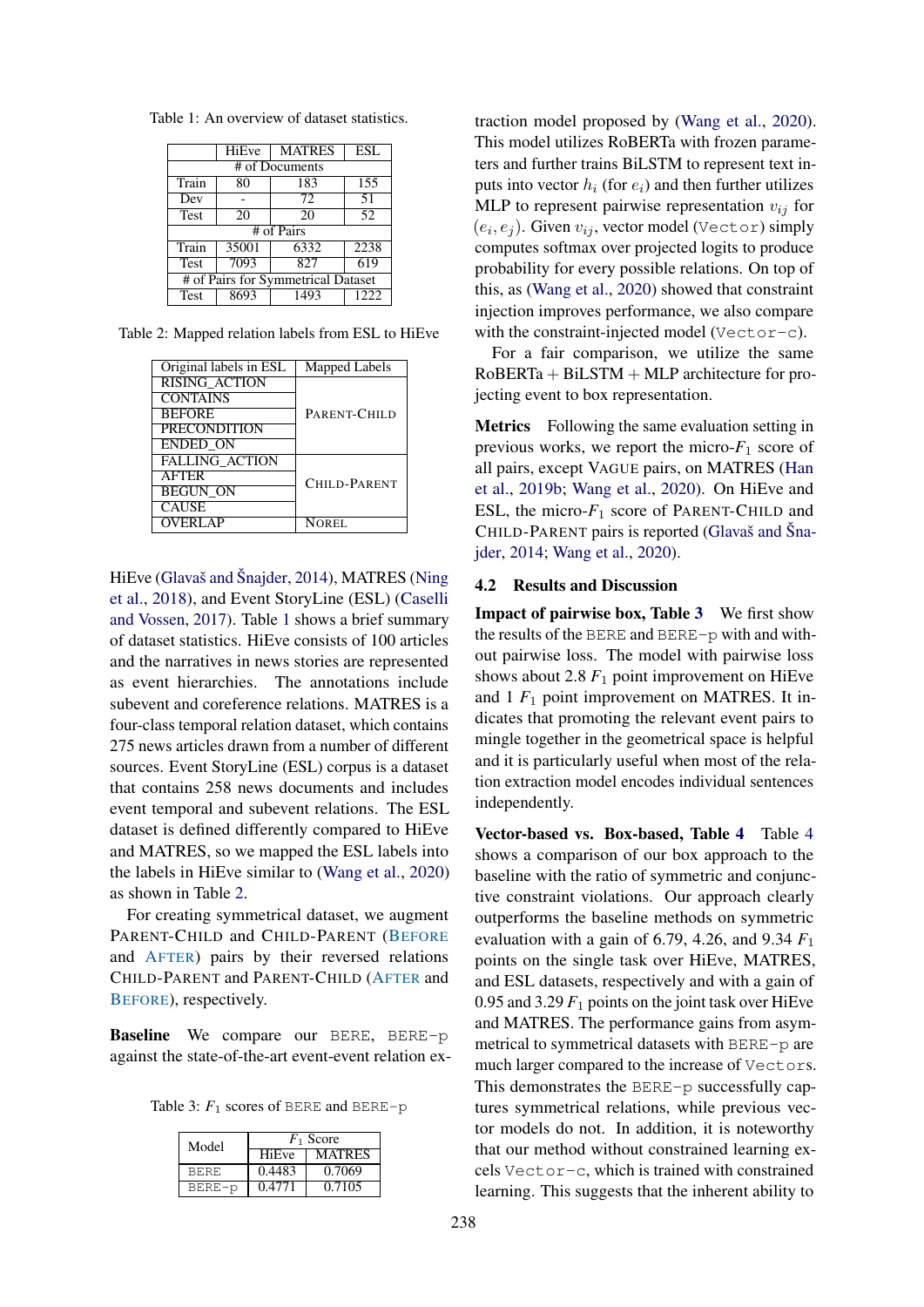<span id="page-4-1"></span>Table 4:  $F_1$  scores with symmetric and conjunctive constraint violation results over original and symmetrical datasets. symm const. and conj const. denote symmetric and conjunctive constraint violations (%), respectively; H, M, and ESL are HiEve, MATRES, Event StoryLine datasets, respectively; single task (top) and joint task (bottom)

|          | $F_1$ Score |               |        |                   |        |        | symmetry const.                      |                      |      | conjunctive const. |      |              |
|----------|-------------|---------------|--------|-------------------|--------|--------|--------------------------------------|----------------------|------|--------------------|------|--------------|
| Model    |             | Original data |        |                   |        |        |                                      | Symmetric evaluation |      |                    |      |              |
|          | Н           | м             | ESL    | Н                 | М      | ESL    | Н                                    | М                    | ESL  | н                  | М    | <b>ESL</b>   |
| Vector   | 0.4437      | 0.7274        | 0.2660 | 0.5385            | 0.7288 | 0.4444 | 22.49                                | 35.81                | 60.9 | 4.91               | 2.53 | 6.1          |
| BERE-p   | 0.4771      | 0.7105        | 0.3214 | 0.6064            | 0.7714 | 0.5379 | 0                                    |                      | 0    | 0.71               | 0.30 | $\mathbf{0}$ |
|          |             |               |        | Joint model (H&M) |        |        | Joint eval (H&M)<br>Joint eval (H&M) |                      |      |                    |      |              |
| Vector   | 0.4727      | 0.7291        |        | 0.5517            | 0.7405 |        |                                      | 24.08<br>28.83       |      | 6.17               |      |              |
| Vector-c | 0.5262      | 0.7068        | n/a    | 0.6166            | 0.7106 | n/a    |                                      |                      |      | 2.98               |      | n/a          |
| BERE-p   | 0.5053      | 0.7125        |        | 0.6261            | 0.7734 |        | v                                    |                      |      |                    | 1.84 |              |

<span id="page-4-2"></span>Table 5: Symmetric evaluation of Vector\* (Vector trained with reciprocal dataset) and BERE-p trained with original dataset on joint task. s-const. and c-const. denote symmetric and conjunctive constraint violations  $(\%)$ , respectively

| Model   | $F_1$ Score  |        |          |          |  |  |  |  |
|---------|--------------|--------|----------|----------|--|--|--|--|
|         | <b>HiEve</b> | MATRES | s-const. | c-const. |  |  |  |  |
| Vector* | 0.6120       | 0.7720 | 12.01    | 6.70     |  |  |  |  |
| BERE-p  | 0.6261       | 0.7734 |          | 1.84     |  |  |  |  |

model symmetrical relations helps satisfy the intertwined conjunctive constraints, thus producing more coherent results from a model. See Appendix [E](#page-8-1) for constraint violation statistics for asymmetric dataset.

Constraint Violation Analysis, Table [8](#page-8-2) (Appendix) We analyze constraint violations for each label from both HiEve and MATRES. For label pairs from the same dataset, our approach excels in almost every cases. For label pairs across datasets, our approach also shows fewer or similar levels of violation. This further indicates, without explicitly injecting constraints into objectives, our model can persist logical consistency among different relations.

## 5 Ablation Study

We conduct additional experiments to see whether Vector trained with the augmented symmetrical dataset will affect the conclusion of BERE-p. The results in Table [5](#page-4-2) reconfirm the BERE-p's superior ability in handling constraints with better performance, while Vector requires significantly longer training time due to the extended training dataset with worse performance. We also note that training Vector with the augmented symmetrical dataset does not help with conjunctive constraint violations (6.17  $\rightarrow$  6.70), although it reduces symmetrical constraint violations ( $24.08 \rightarrow 12.01$ ).

## 6 Conclusion

We propose a novel event relation extraction method that utilizes box representation. The proposed method projects each event to a box representation which can model asymmetric relationships between entities. Utilizing this box representation, we design our relation extraction model to handle antisymmetry between events of  $(e_i, e_j)$  and  $(e_i, e_i)$  which previous vector models were not capable of. Through experiments on three datasets, we show that the proposed method not only free of antisymmetric constraint violations but also have drastically lower conjunctive constraint violations while maintaining similar or better performance in  $F_1$ . Our model shows that box representation can provide coherent classification across multiple event relations and opens up future research for box representations in event-to-event relation classification.

### 7 Acknowledgement

This work is based upon work supported in part by the Center for Data Science and the Center for Intelligent Information Retrieval, and in part by the National Science Foundation under Grant Nos. 1763618 and 1514053, and in part by the Chan Zuckerberg Initiative under the project "Scientific Knowledge Base Construction". Some of the work reported here was performed using high performance computing equipment obtained under a grant from the Collaborative R&D Fund managed by the Massachusetts Technology Collaborative.

### References

<span id="page-4-0"></span>Ralph Abboud, ˙Ismail ˙Ilkan Ceylan, Thomas Lukasiewicz, and Tommaso Salvatori. 2020. Boxe: A box embedding model for knowledge base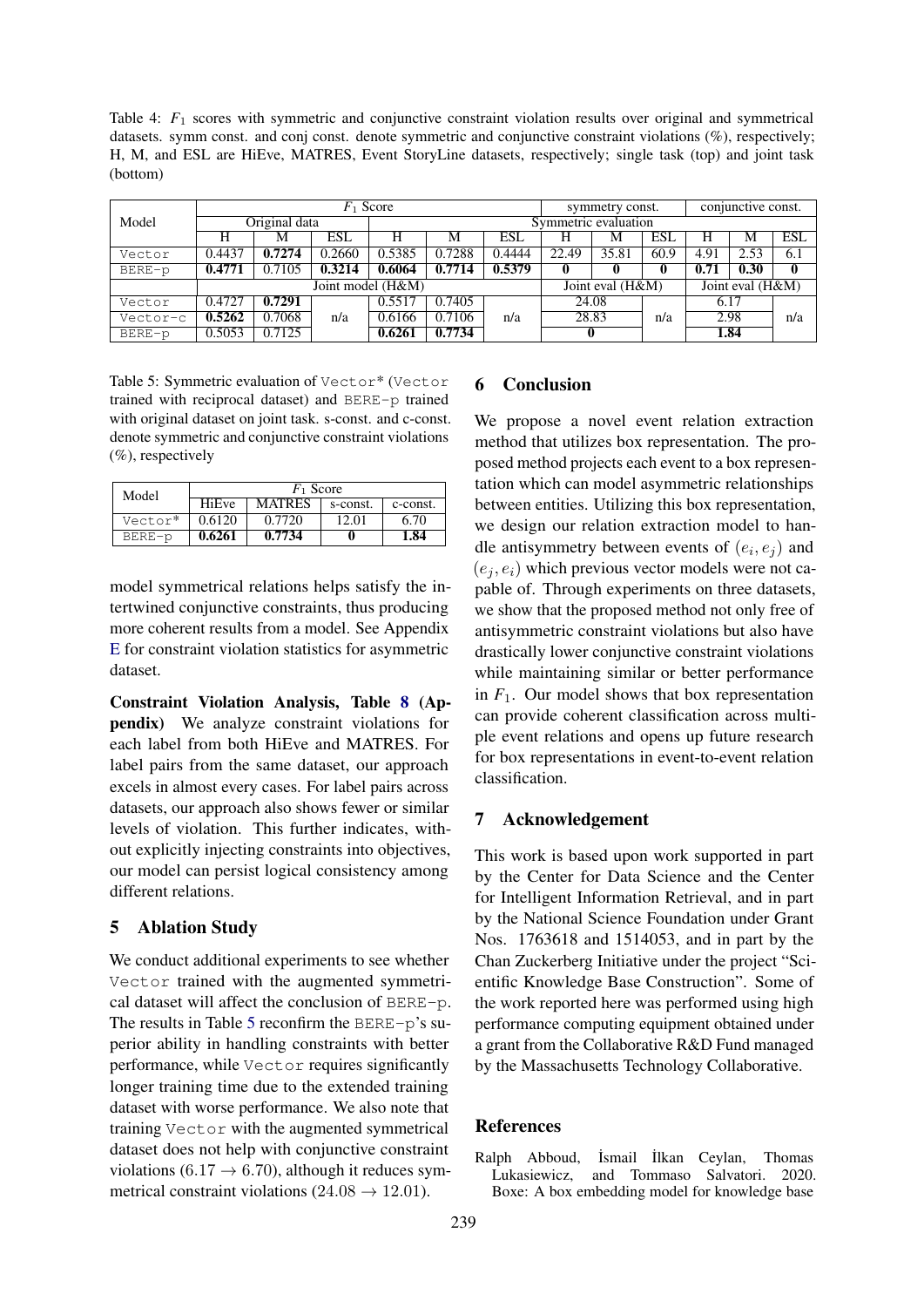completion. In *Proceedings of the Thirty-Fourth Annual Conference on Advances in Neural Information Processing Systems (NeurIPS)*.

- <span id="page-5-2"></span>Jun Araki, Zhengzhong Liu, Eduard Hovy, and Teruko Mitamura. 2014. [Detecting subevent structure for](http://www.lrec-conf.org/proceedings/lrec2014/pdf/963_Paper.pdf) [event coreference resolution.](http://www.lrec-conf.org/proceedings/lrec2014/pdf/963_Paper.pdf) In *Proceedings of the Ninth International Conference on Language Resources and Evaluation (LREC'14)*, Reykjavik, Iceland. European Language Resources Association (ELRA).
- <span id="page-5-11"></span>Lukas Biewald. 2020. [Experiment tracking with](https://www.wandb.com/) [weights and biases.](https://www.wandb.com/) Software available from wandb.com.
- <span id="page-5-9"></span>Tommaso Caselli and Piek Vossen. 2017. [The event](https://doi.org/10.18653/v1/W17-2711) [StoryLine corpus: A new benchmark for causal and](https://doi.org/10.18653/v1/W17-2711) [temporal relation extraction.](https://doi.org/10.18653/v1/W17-2711) In *Proceedings of the Events and Stories in the News Workshop*, pages 77– 86, Vancouver, Canada. Association for Computational Linguistics.
- <span id="page-5-1"></span>Nathanael Chambers and Daniel Jurafsky. 2008. [Jointly combining implicit constraints improves tem](https://aclanthology.org/D08-1073)[poral ordering.](https://aclanthology.org/D08-1073) In *Proceedings of the 2008 Conference on Empirical Methods in Natural Language Processing*, pages 698–706, Honolulu, Hawaii. Association for Computational Linguistics.
- <span id="page-5-18"></span>Tejas Chheda, Purujit Goyal, Trang Tran, Dhruvesh Patel, Michael Boratko, Shib Sankar Dasgupta, and Andrew McCallum. 2021. [Box embeddings: An](https://aclanthology.org/2021.emnlp-demo.24) [open-source library for representation learning using](https://aclanthology.org/2021.emnlp-demo.24) [geometric structures.](https://aclanthology.org/2021.emnlp-demo.24) In *Proceedings of the 2021 Conference on Empirical Methods in Natural Language Processing: System Demonstrations*, pages 203–211, Online and Punta Cana, Dominican Republic. Association for Computational Linguistics.
- <span id="page-5-5"></span>Shib Sankar Dasgupta, Michael Boratko, Dongxu Zhang, Luke Vilnis, Xiang Lorraine Li, and Andrew McCallum. 2020. Improving local identifiability in probabilistic box embeddings. In *NeurIPS*.
- <span id="page-5-15"></span>Dmitriy Dligach, Timothy Miller, Chen Lin, Steven Bethard, and Guergana Savova. 2017. [Neural tem](https://aclanthology.org/E17-2118)[poral relation extraction.](https://aclanthology.org/E17-2118) In *Proceedings of the 15th Conference of the European Chapter of the Association for Computational Linguistics: Volume 2, Short Papers*, pages 746–751, Valencia, Spain. Association for Computational Linguistics.
- <span id="page-5-7"></span>Goran Glavaš and Jan Šnajder. 2014. [Constructing co](https://doi.org/10.3115/v1/W14-3705)[herent event hierarchies from news stories.](https://doi.org/10.3115/v1/W14-3705) In *Proceedings of TextGraphs-9: the workshop on Graphbased Methods for Natural Language Processing*, pages 34–38, Doha, Qatar. Association for Computational Linguistics.
- <span id="page-5-4"></span>Rujun Han, Qiang Ning, and Nanyun Peng. 2019a. Joint event and temporal relation extraction with shared representations and structured prediction. In *2019 Conference on Empirical Methods in Natural Language Processing (EMNLP)*.
- <span id="page-5-10"></span>Rujun Han, Qiang Ning, and Nanyun Peng. 2019b. [Joint event and temporal relation extraction with](http://arxiv.org/abs/1909.05360) [shared representations and structured prediction.](http://arxiv.org/abs/1909.05360) *CoRR*, abs/1909.05360.
- <span id="page-5-0"></span>Inderjeet Mani, Marc Verhagen, Ben Wellner, Chong Min Lee, and James Pustejovsky. 2006a. [Machine learning of temporal relations.](https://doi.org/10.3115/1220175.1220270) In *Proceedings of the 21st International Conference on Computational Linguistics and 44th Annual Meeting of the Association for Computational Linguistics*, pages 753–760, Sydney, Australia. Association for Computational Linguistics.
- <span id="page-5-12"></span>Inderjeet Mani, Marc Verhagen, Ben Wellner, Chong Min Lee, and James Pustejovsky. 2006b. [Machine learning of temporal relations.](https://doi.org/10.3115/1220175.1220270) In *Proceedings of the 21st International Conference on Computational Linguistics and the 44th Annual Meeting of the Association for Computational Linguistics*, ACL-44, page 753–760, USA. Association for Computational Linguistics.
- <span id="page-5-14"></span>Qiang Ning, Zhili Feng, and Dan Roth. 2017. [A struc](https://doi.org/10.18653/v1/D17-1108)[tured learning approach to temporal relation extrac](https://doi.org/10.18653/v1/D17-1108)[tion.](https://doi.org/10.18653/v1/D17-1108) In *Proceedings of the 2017 Conference on Empirical Methods in Natural Language Processing*, pages 1027–1037, Copenhagen, Denmark. Association for Computational Linguistics.
- <span id="page-5-3"></span>Qiang Ning, Sanjay Subramanian, and Dan Roth. 2019. An improved neural baseline for temporal relation extraction. In *EMNLP*.
- <span id="page-5-8"></span>Qiang Ning, Hao Wu, and Dan Roth. 2018. [A multi](https://doi.org/10.18653/v1/P18-1122)[axis annotation scheme for event temporal relations.](https://doi.org/10.18653/v1/P18-1122) In *Proceedings of the 56th Annual Meeting of the Association for Computational Linguistics (Volume 1: Long Papers)*, pages 1318–1328, Melbourne, Australia. Association for Computational Linguistics.
- <span id="page-5-16"></span>Yasumasa Onoe, Michael Boratko, Andrew McCallum, and Greg Durrett. 2021. [Modeling fine-grained en](https://doi.org/10.18653/v1/2021.acl-long.160)[tity types with box embeddings.](https://doi.org/10.18653/v1/2021.acl-long.160) In *Proceedings of the 59th Annual Meeting of the Association for Computational Linguistics and the 11th International Joint Conference on Natural Language Processing (Volume 1: Long Papers)*, pages 2051–2064, Online. Association for Computational Linguistics.
- <span id="page-5-17"></span>Dhruvesh Patel, Pavitra Dangati, Jay-Yoon Lee, Michael Boratko, and Andrew McCallum. 2022. [Modeling label space interactions in multi-label clas](https://openreview.net/forum?id=tyTH9kOxcvh)[sification using box embeddings.](https://openreview.net/forum?id=tyTH9kOxcvh) In *International Conference on Learning Representations*.
- <span id="page-5-6"></span>Dhruvesh Patel, Shib Sankar Dasgupta, Michael Boratko, Xiang Li, Luke Vilnis, and Andrew McCallum. 2020. [Representing joint hierarchies with box](https://openreview.net/forum?id=J246NSqR_l) [embeddings.](https://openreview.net/forum?id=J246NSqR_l) In *Automated Knowledge Base Construction*.
- <span id="page-5-13"></span>Marc Verhagen, Robert Gaizauskas, Frank Schilder, Mark Hepple, Graham Katz, and James Pustejovsky. 2007. Semeval-2007 task 15: Tempeval temporal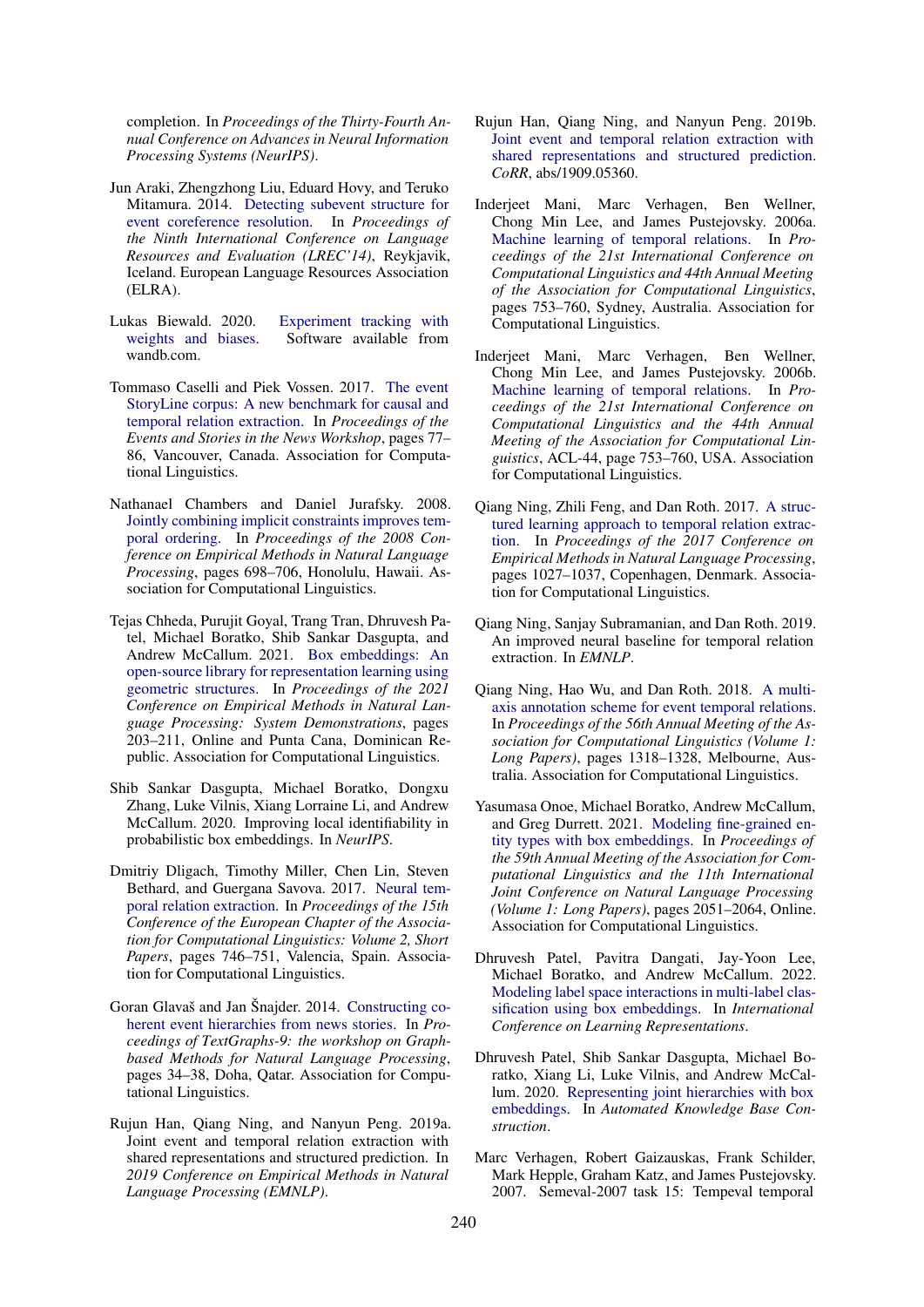relation identification. In *Proceedings of the 4th International Workshop on Semantic Evaluations*, SemEval '07, page 75–80, USA. Association for Computational Linguistics.

- <span id="page-6-5"></span>Marc Verhagen and James Pustejovsky. 2008. Temporal processing with the tarsqi toolkit. In *22nd International Conference on on Computational Linguistics: Demonstration Papers*, COLING '08, page 189–192, USA. Association for Computational Linguistics.
- <span id="page-6-3"></span>Luke Vilnis, Xiang Li, Shikhar Murty, and Andrew Mc-Callum. 2018. Probabilistic embedding of knowledge graphs with box lattice measures. In *ACL*. Association for Computational Linguistics.
- <span id="page-6-0"></span>Haoyu Wang, Muhao Chen, Hongming Zhang, and Dan Roth. 2020. [Joint constrained learning for](https://doi.org/10.18653/v1/2020.emnlp-main.51) [event-event relation extraction.](https://doi.org/10.18653/v1/2020.emnlp-main.51) In *Proceedings of the 2020 Conference on Empirical Methods in Natural Language Processing, EMNLP 2020, Online, November 16-20, 2020*, pages 696–706. Association for Computational Linguistics.
- <span id="page-6-2"></span>Wei Xiang and Bang Wang. 2019. [A survey of event ex](https://doi.org/10.1109/ACCESS.2019.2956831)[traction from text.](https://doi.org/10.1109/ACCESS.2019.2956831) *IEEE Access*, 7:173111–173137.
- <span id="page-6-1"></span>Bishan Yang and Tom M. Mitchell. 2016. [Joint extrac](https://doi.org/10.18653/v1/N16-1033)[tion of events and entities within a document context.](https://doi.org/10.18653/v1/N16-1033) In *Proceedings of the 2016 Conference of the North American Chapter of the Association for Computational Linguistics: Human Language Technologies*, pages 289–299, San Diego, California. Association for Computational Linguistics.
- <span id="page-6-4"></span>Guangyu Zhou, Muhao Chen, Chelsea J T Ju, Zheng Wang, Jyun-Yu Jiang, and Wei Wang. 2020. [Muta](https://doi.org/10.1093/nargab/lqaa015)[tion effect estimation on protein–protein interactions](https://doi.org/10.1093/nargab/lqaa015) [using deep contextualized representation learning.](https://doi.org/10.1093/nargab/lqaa015) *NAR Genomics and Bioinformatics*, 2(2). Lqaa015.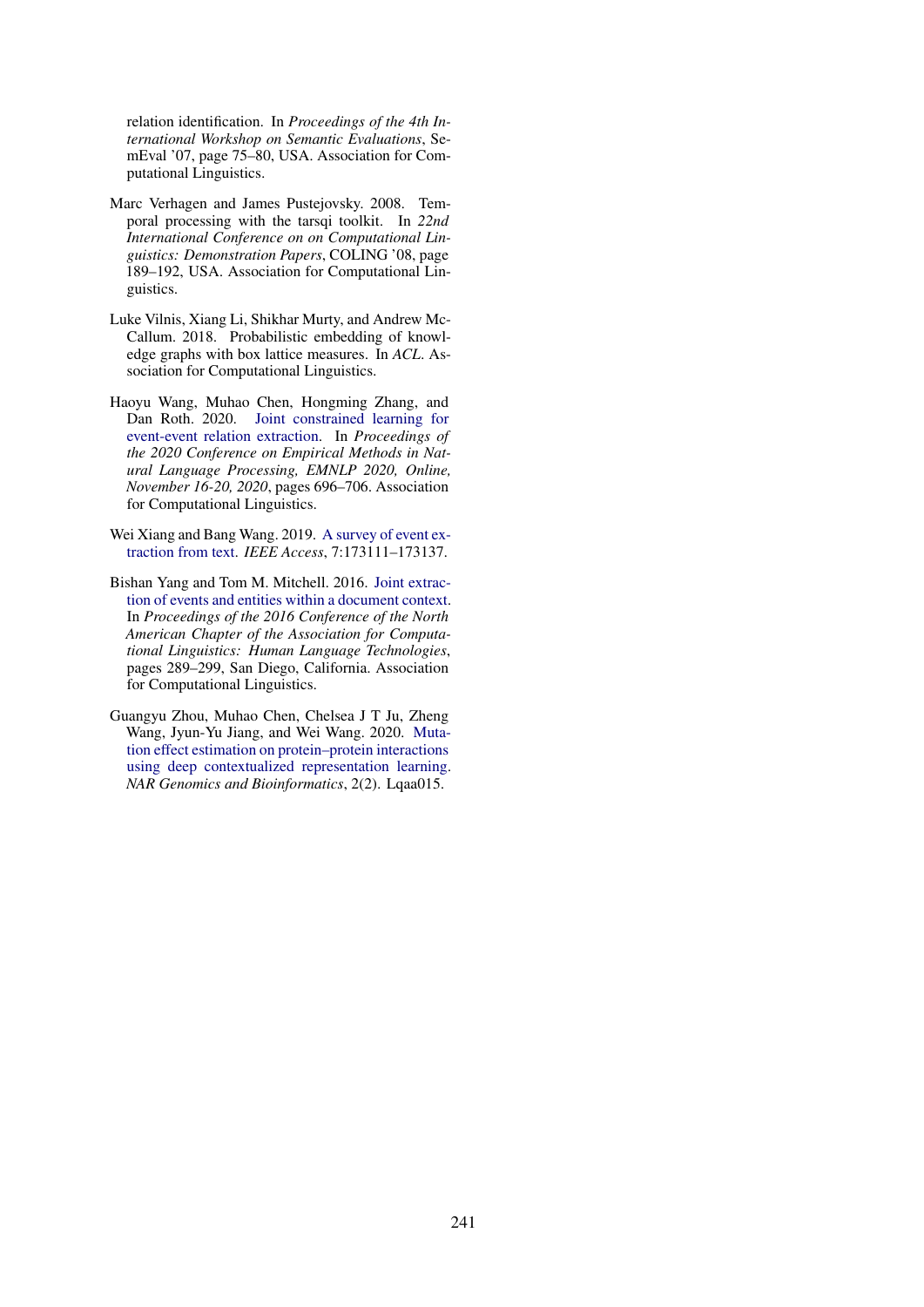#### A Hyperparameters

We utilize 768 dimensional pretrained RoBERTa model to compute word embeddings for events. models are trained for 100 epochs with AMSGrad optimizer and the learning rate is set to be 0.001. On HiEve and ESL, we sample NOREL in trainset using downsample ratio, which is fixed to 0.015, and the downsample ratio for valid and test sets is fixed to 0.4. This is to encourage the models to learn and evaluate all types of relations that exist in the datasets when NOREL overwhelmingly represents the dataset. We use three weights,  $\lambda_1, \lambda_2$ , and  $\lambda_3$ , to balance our three learning objectives  $L_1$ ,  $L_2$ , and  $L_3$  (see Section [3.2](#page-2-0) and Appendix [B\)](#page-7-0), in which the weights are selected between 0.1 and 1. A threshold  $\delta$  for HiEve is selected between -0.4 and -0.3 and a threshold for MATRES is chosen between -0.7 and -0.6. We use wandb [\(Biewald,](#page-5-11) [2020\)](#page-5-11) tool for efficient hyperparameter tuning.

### <span id="page-7-0"></span>B Conjunctive Consistency Loss

With consistency requirements on conjunctive relations over temporal and subevent datasets (as shown in Table [6\)](#page-8-0), we incorporate the loss function introduced by [\(Wang et al.,](#page-6-0) [2020\)](#page-6-0) into our box model to handle conjunctive constraints. Three events are grouped into three pairs,  $(e1, e2)$ ,  $(e2, e3)$  and  $(e1, e3)$ , and the relation score for each class is calculated based on conditional probabilities and its binary logits. With the relation labels defined for each class (see Sec-tion [3.2\)](#page-2-0), the relation score,  $r(e_1, e_2)$ , is calculated as:

$$
r_i = y_0^{(i,j)} \log P(b_i|b_j) + y_1^{(i,j)} \log P(b_j|b_i) \quad (2)
$$

where  $y_0^{(i,j)} = I(P(b_i|b_j) \ge \delta)$  and  $y_1^{(i,j)} =$  $I(P(b_j | b_i) \ge \delta)$  and  $y_0^{(i,j)}$  $y_0^{(i,j)}$  and  $y_1^{(i,j)}$  $1^{(i,j)}$  are the first and second binary logits in relation label, respectively. Using this relation score, we now define the loss function for modeling conjunction constraints:

$$
L_3 = \sum |L_{t1}| + \sum |L_{t2}|, \tag{3}
$$

where the two transitivity losses are defined as

$$
L_{t1} = \log r_{(e1,e2)} + \log r_{(e2,e3)} + \log r_{(e1,e3)}
$$
  
\n
$$
L_{t2} = \log r_{(e1,e2)} + \log r_{(e2,e3)} + \log(1 - r_{(e1,e3)})
$$

Table [7](#page-8-3) presents the results of BERE-p combined with the above learning objective, denoted as BERE-c. Compared to the results from BERE-p,

BERE-c shows a significantly smaller ratio of constraint violations than BERE-p, while sacrificing  $F_1$  by  $\sim$ 2 point from the performance with BERE-p.

### C Vector model architecture

Refer to Figure [2](#page-7-1) for architecture of previous vector models.

<span id="page-7-1"></span>

Figure 2: VECTOR model architecture.

## D Detailed analysis on conjunctive constraint violation

Constraint Violation Analysis, Table [8](#page-8-2) We further break down constraint violations for each label on HiEve and MATRES. The comparison of constraint violations between the vector model with constrained learning (Vector-c) and the box model without constrained learning (BERE-p) is shown in Table [8.](#page-8-2) "n/a" refers to no predictions and this frequently appears on COREF and EQUAL due to their sparsity in the corpus. Our approach shows a smaller ratio of constraint violations in most of the categories, with only a few exceptions. 2nd and 3rd quadrants (HiEve→MATRES and MATRES→HiEve) stand for cross-category, while 1st and 4th quadrants (HiEve→HiEve and MATRES→MATRES) stand for the samecategory. Interestingly, our approach without any injected constraints shows a smaller or similar ratio to Vector-c in the cross-category as well as in the same-category. We calculated  $r_c$  = total # of cross-category const-violations  $\frac{\text{total } n \text{ of cross category const rotations}}{\text{total } # \text{ of cross category event triplets}}$  and

 $r_s =$ total # of same-category const-violations total # of same-category event triplets where const-violations refers to constraint violations.  $r_c$  for Vector-c is 6.26% and for BERE-p is 4.55% and  $r_s$  for Vector-c is 0.05% and for BERE-p is 0.017%. This confirms the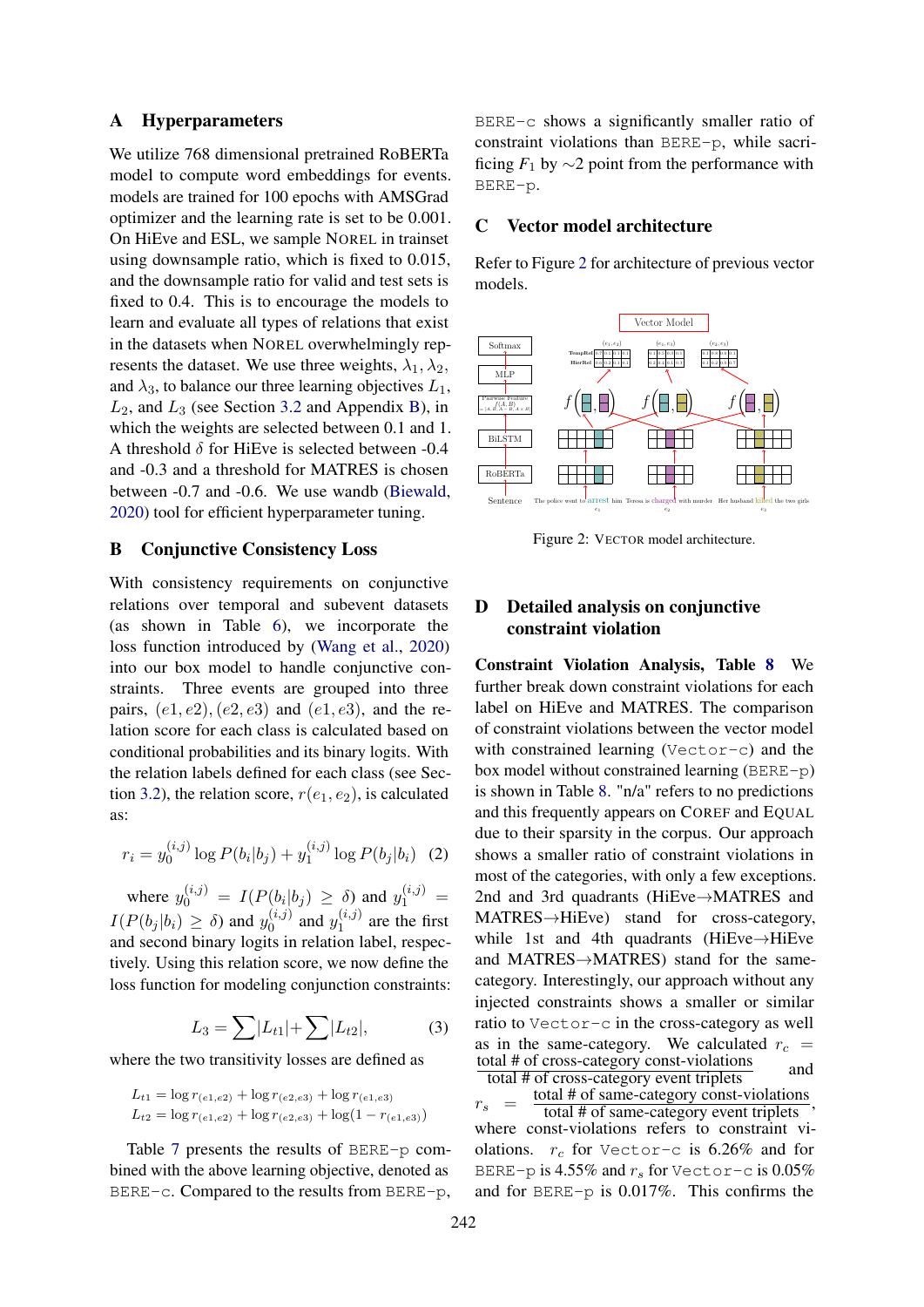<span id="page-8-0"></span>Table 6: The induction table for conjunctive constraints on temporal and subevent relations [\(Wang et al.,](#page-6-0) [2020\)](#page-6-0). Given three events, e1, e2, and e3, the left-most column is  $r_1(e_1, e_2)$  and the top row is  $r_2(e_2, e_3)$ .

|                 | PС           | СP           | <b>CR</b>      | <b>NR</b>     | BF           | AF           |                | VG              |
|-----------------|--------------|--------------|----------------|---------------|--------------|--------------|----------------|-----------------|
| PC              | $PC. -AF$    |              | $PC. -AF$      | $-CP, -CR$    | BF, -CP, -CR |              | BF, -CP, -CR   |                 |
| CP              |              | $CP. -BF$    | $CP. -BF$      | $-PC$ , $-CR$ |              | AF, -PC, -CR | AF, -PC, -CR   |                 |
| CR              | $PC. -AF$    | $CP. -BF$    | CR, EO         | NR            | BF, -CP, -CR | AF, -PC, -CR | EО             | $\overline{VG}$ |
| <b>NR</b>       | $-CP. -CR$   | $-PC, -CR$   | NR             |               |              |              |                |                 |
| <b>BF</b>       | BF. -CP. -CR |              | $BF. -CP. -CR$ |               | BF, -CP, -CR |              | $BF, -CP, -CR$ | $AF$ , EO       |
| AF              |              | AF, -PC, -CR | AF. - PC. - CR |               |              | AF, -PC, -CR | AF, -PC, -CR   | -BF, EO         |
| EQ              | $-AF$        | $-BF$        | EO.            |               | BF. -CP. -CR | AF, PC, CR   | EO             | VG, CR          |
| $\overline{VG}$ |              |              | VG, CR         |               | $AF$ , EO    | -BF, EO      | VG             |                 |

<span id="page-8-3"></span>Table 7:  $F_1$  scores and the ratio of symmetric and conjunctive constraint violations of box model with constrained learning over Eval-A and Eval-S; Eval-A and Eval-S denote asymmetrical and symmetrical evaluation datasets, respectively. const. means constraint violations; results are on joint task.

| Model    |        |               | $F_1$ Score |               | symmetry const. $(\%)$   | conjunctive const. $(\%)$ |        |  |
|----------|--------|---------------|-------------|---------------|--------------------------|---------------------------|--------|--|
|          |        | Eval-A        | $Eval-S$    |               | Eval-A   Eval-S   Eval-A |                           | Eval-S |  |
|          | HiEve  | <b>MATRES</b> | HiEve       | <b>MATRES</b> |                          |                           |        |  |
| BERE-p   | 0.5053 | 0.7125        | 0.6261      | 0.7734        |                          | 3.12                      | 1.84   |  |
| $BERE-c$ | 0.5083 | 0.7021        | 0.6183      | 0.7562        |                          | 0.39                      | 0.19   |  |

<span id="page-8-2"></span>Table 8: Constraint violation analysis over HiEve and MATRES. See Appendix [B](#page-7-0) for conjunctive consistency requirements; PARENT-CHILD (PC), CHILD-PARENT (CP), COREF (CR), NOREL (NR), BEFORE (BF), AFTER (AF), EQUAL (EQ), VAGUE (VG); "-" means no existing constraint violations; constraint injected vector model (top), box model with using pairwise loss (bottom).

| Vector-c  |                 |                          |      |                        |      |        |                          |                          |  |  |
|-----------|-----------------|--------------------------|------|------------------------|------|--------|--------------------------|--------------------------|--|--|
|           | $_{PC}$         | $\overline{\mathbf{CP}}$ | CR   | $\overline{\text{NR}}$ | BF   | AF     | EO                       | $\overline{\mathbf{VG}}$ |  |  |
| PС        | 0.05            | ÷,                       | 0.13 | 0.02                   | 0.20 | $\sim$ | 0.5                      | ٠                        |  |  |
| СP        | ٠               | 0.33                     | 0.46 | 0.01                   | ÷    | 0.25   | n/a                      | ٠                        |  |  |
| CR        | 0.12            | 0.42                     | 0.68 | 0.08                   | 0.19 | 0.43   | n/a                      | 0.27                     |  |  |
| NR        | 0.01            | 0.03                     | 0.13 |                        | ٠    |        | ٠                        | ÷,                       |  |  |
| BF        | 0.23            | ÷                        | 0.41 | ÷,                     | 0.12 |        | 0.42                     | 0.02                     |  |  |
| AF        | ÷               | 0.33                     | 0.30 | ÷,                     | ÷    | 0.01   | 0.13                     | 0.05                     |  |  |
| EO        | 0.00            | 0.50                     | n/a  |                        | 0.25 | 0.00   | n/a                      | 0.50                     |  |  |
| VG        |                 | $\overline{\phantom{0}}$ | 0.34 |                        | 0.03 | 0.02   | n/a                      | $\overline{\phantom{m}}$ |  |  |
|           |                 |                          |      | BERE-p                 |      |        |                          |                          |  |  |
|           | $\overline{PC}$ | $\overline{\mathbf{C}}$  | CR   | <b>NR</b>              | BF   | AF     | EO                       | $\overline{\mathbf{VG}}$ |  |  |
| PС        | 0.13            | L,                       | n/a  | 0.00                   | 0.16 |        | 0.30                     | ä,                       |  |  |
| СP        | ÷               | 0.23                     | n/a  | $\mathbf{0}$           | ÷    | 0.28   | 0.34                     | ÷                        |  |  |
| <b>CR</b> | n/a             | n/a                      | n/a  | n/a                    | n/a  | n/a    | n/a                      | n/a                      |  |  |
| NR        | 0.00            | 0.00                     | n/a  |                        | ٠    |        | $\overline{\phantom{0}}$ | $\sim$                   |  |  |
| BF        | 0.24            | L,                       | n/a  | ٠                      | 0.08 |        | 0.32                     | 0.00                     |  |  |
| AF        | ٠               | 0.17                     | n/a  | ٠                      | ٠    | 0.05   | 0.12                     | 0.00                     |  |  |
| EO        | 0.23            | 0.29                     | n/a  | ٠                      | 0.15 | 0.18   | n/a                      | 0.00                     |  |  |
| VG        | ۰               | ۰                        | n/a  | ٠                      | 0.00 | 0.00   | 0.13                     | ٠                        |  |  |

effectiveness of having boxes in handling logical consistency among different relations.

## <span id="page-8-1"></span>E Symmetric and conjunctive constraint violations over origianl data

Table [9](#page-9-0) shows the  $F_1$  and symmetry and conjunctive constraint violation results over original dataset. The results of symmetry and conjunctive constraint violations confirm our expectation and exhibit a similar observation from Table [4.](#page-4-1)

### F Related Work

#### F.1 Event-Event Relation Extraction

This task has been traditionally modeled as a pairwise classification task with hand-engineered features and early attempts applied conventional machine learning methods, such as logistic regressions and SVM [\(Mani et al.,](#page-5-12) [2006b;](#page-5-12) [Verhagen et al.,](#page-5-13) [2007;](#page-5-13) [Verhagen and Pustejovsky,](#page-6-5) [2008\)](#page-6-5). Later works utilized a structured learning [\(Ning et al.,](#page-5-14) [2017\)](#page-5-14) and neural methods to characterize relations. The neural methods have been shown effective and ensure logical consistency on relations through inference step [\(Dligach et al.,](#page-5-15) [2017;](#page-5-15) [Ning et al.,](#page-5-8) [2018,](#page-5-8) [2019;](#page-5-3) [Han et al.,](#page-5-4) [2019a\)](#page-5-4). More recent works proposed a constrained learning framework, which facilitates constraints during training time [\(Han et al.,](#page-5-10) [2019b;](#page-5-10) [Wang et al.,](#page-6-0) [2020\)](#page-6-0). Motivated by these works, we propose a box model to automatically handle inherent constraints without heavily relying on constrained learning across two different tasks.

### F.2 Box Embeddings

Box embeddings [\(Vilnis et al.,](#page-6-3) [2018\)](#page-6-3) were introduced as a shallow model to embed nodes of hierarchical graphs into euclidean space using hyperrectangles, which were later extended to jointly embed multi-relational graphs and perform logical queries [\(Patel et al.,](#page-5-6) [2020;](#page-5-6) [Abboud et al.,](#page-4-0) [2020\)](#page-4-0). Recent works have successfully used box representations in conjunction with neural networks to represent input text for tasks like entity typing [\(Onoe](#page-5-16) [et al.,](#page-5-16) [2021\)](#page-5-16), multi-label classification [\(Patel et al.,](#page-5-17) [2022\)](#page-5-17), natural language entailment [\(Chheda et al.,](#page-5-18) [2021\)](#page-5-18), etc. In all these works, the input is rep